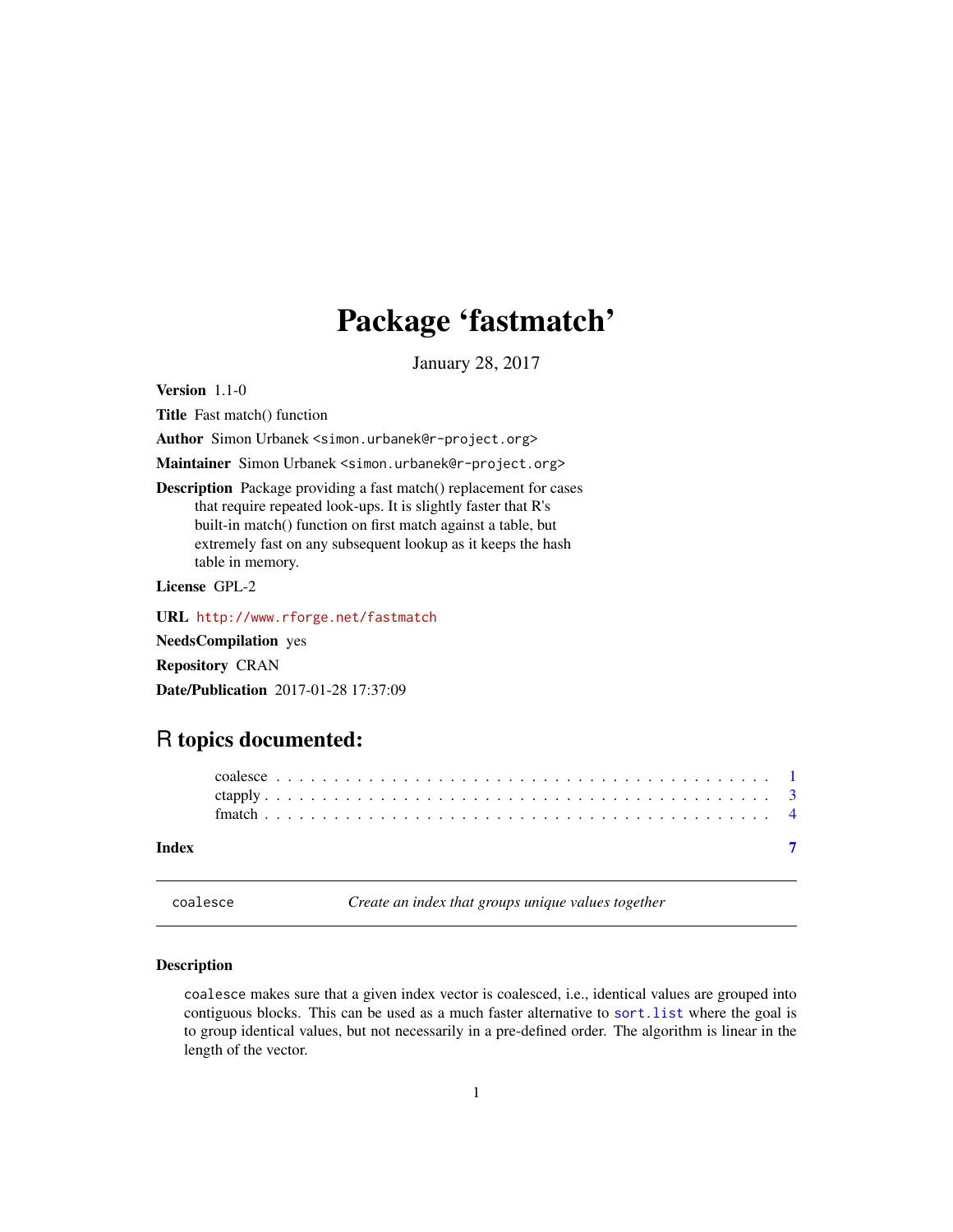2 coalesce contract to the contract of the contract of the contract of the contract of the contract of the contract of the contract of the contract of the contract of the contract of the contract of the contract of the con

#### Usage

coalesce(x)

#### Arguments

x character, integer or real vector to coalesce

#### Details

The current implementation takes two passes through the vector. In the first pass it creates a hash table for the values of x counting the occurrences in the process. In the second pass it assigns indices for every element based on the index stored in the hash table.

The order of the groups of unique values is defined by the first occurence of each unique value, hence it is identical to the order of [unique](#page-0-1).

One common use of coalesce is to allow the use of arbitrary vectors in [ctapply](#page-2-1) via ctapply( $x$ [coalesce( $x$ )], ...).

#### Value

Integer vector with the resulting permutation.  $x[coalesce(x)]$  gives x with contiguous unique values.

#### Author(s)

Simon Urbanek

#### See Also

[unique](#page-0-1), [sort.list](#page-0-1), [ctapply](#page-2-1)

#### Examples

```
i = rnorm(2e6)names(i) = as.integer(rnorm(2e6))
## compare sorting and coalesce
system.time(o <- i[order(names(i))])
system.time(o <- i[coalesce(names(i))])
## more fair comparison taking the coalesce time (and copy) into account
system.time(tapply(i, names(i), sum))
system.time({ o <- i[coalesce(names(i))]; ctapply(o, names(o), sum) })
## in fact, using ctapply() on a dummy vector is faster than table() \dots## believe it or not ... (that that is actually wasteful, since coalesce
## already computed the table internally anyway ...)
ftable \leq function(x) {
  t <- ctapply(rep(0L, length(x)), x[coalesce(x)], length)
  t[sort.list(names(t))]
}
system.time(table(names(i)))
system.time(ftable(names(i)))
```
<span id="page-1-0"></span>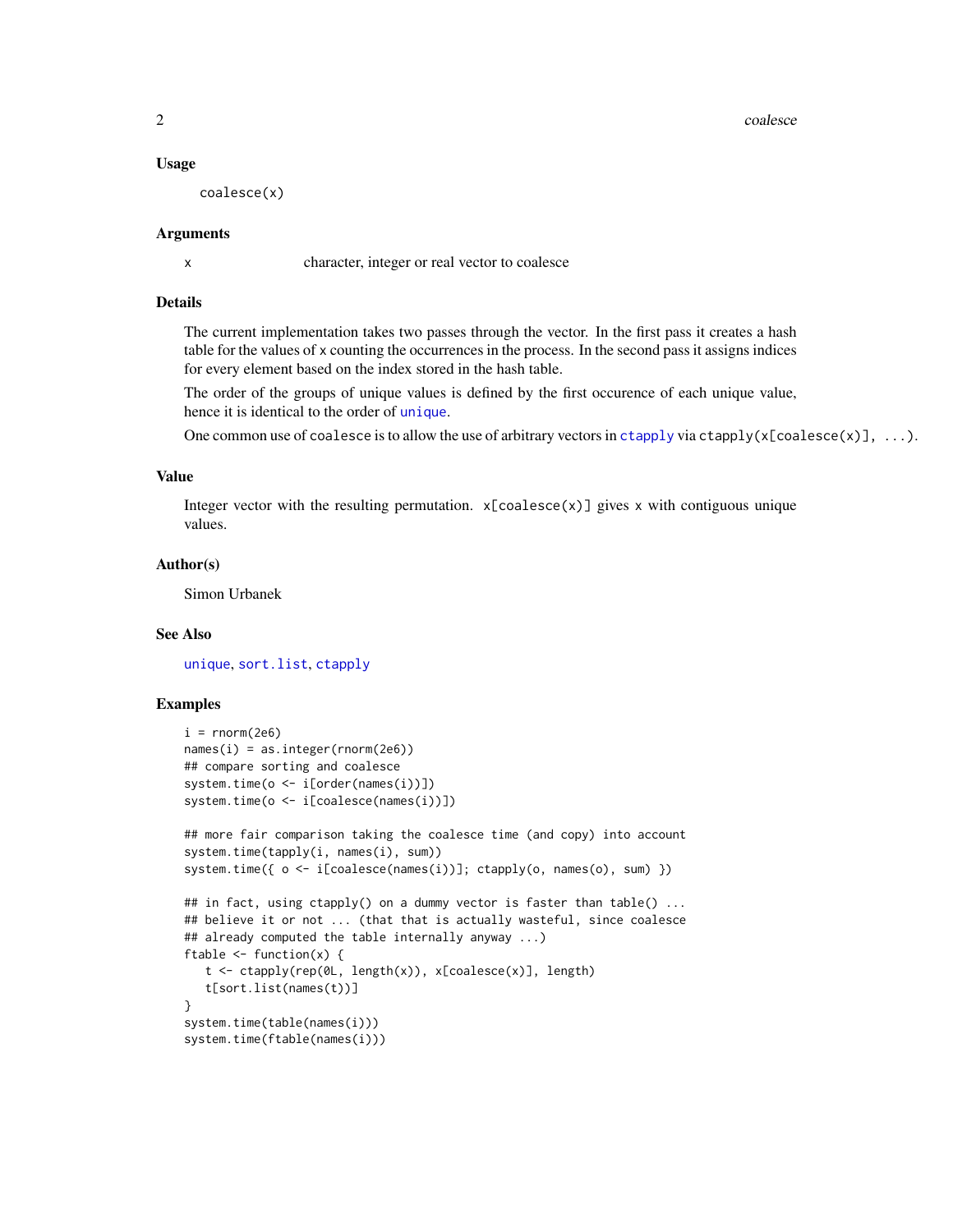<span id="page-2-1"></span><span id="page-2-0"></span>

#### Description

ctapply is a fast replacement of tapply that assumes contiguous input, i.e. unique values in the index are never speparated by any other values. This avoids an expensive split step since both value and the index chungs can be created on the fly. It also cuts a few corners to allow very efficient copying of values. This makes it many orders of magnitude faster than the classical lapply(split(), ...) implementation.

#### Usage

ctapply(X, INDEX, FUN, ..., MERGE=c)

#### Arguments

| Χ          | an atomic object, typically a vector                                                                               |
|------------|--------------------------------------------------------------------------------------------------------------------|
| INDEX      | numeric or character vector of the same length as X                                                                |
| <b>FUN</b> | the function to be applied                                                                                         |
| $\cdots$   | additional arguments to FUN. They are passed as-is, i.e., without replication or<br>recycling                      |
| MERGE      | function to merge the resulting vector or NULL if the arguments to such a func-<br>tiona re to be returned instead |

#### Details

Note that ctapply supports either integer, real or character vectors as indices (note that factors are integer vectors and thus supported, but you do not need to convert character vectors). Unlike tapply it does not take a list of factors - if you want to use a cross-product of factors, create the product first, e.g. using paste(i1, i2, i3, sep='\01') or multiplication - whetever method is convenient for the input types.

ctapply requires the INDEX to contiguous. One (slow) way to achieve that is to use [sort](#page-0-1) or [order](#page-0-1).

#### Author(s)

Simon Urbanek

#### See Also

[tapply](#page-0-1)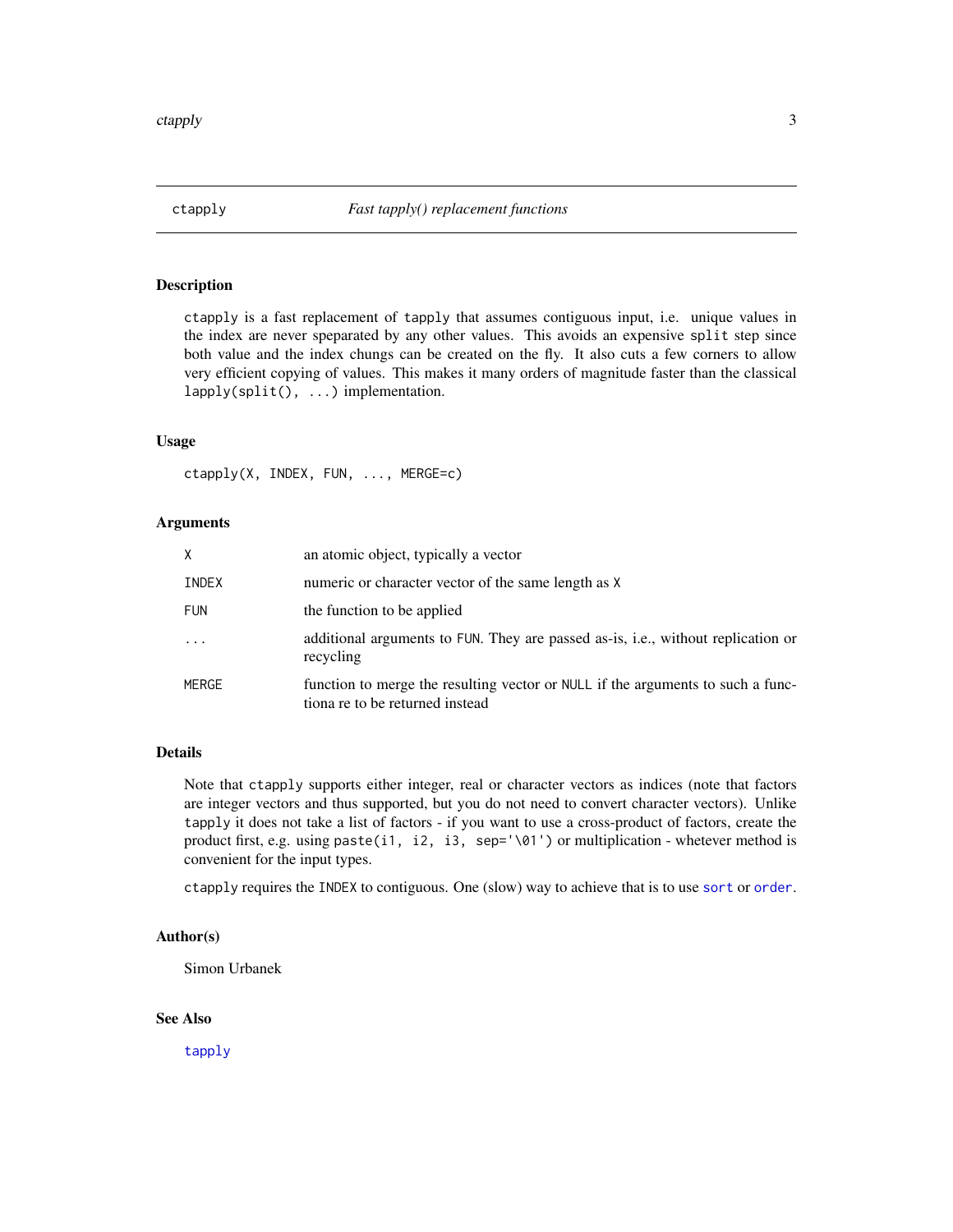#### Examples

```
i = \text{rnorm}(4e6)names(i) = as.integer(rnorm(1e6))i = i[order(name(i))]system.time(tapply(i, names(i), sum))
system.time(ctapply(i, names(i), sum))
```
#### fmatch *Fast match() replacement*

#### Description

fmatch is a faster version of the built-in [match](#page-0-1)() function. It is slightly faster than the built-in version because it uses more specialized code, but in addition it retains the hash table within the table object such that it can be re-used, dramatically reducing the look-up time especially for large tables.

Although fmatch can be used separately, in general it is also safe to use: match <- fmatch since it is a drop-in replacement. Any cases not directly handled by fmatch are passed to match with a warning.

fmatch.hash is identical to fmatch but it returns the table object with the hash table attached instead of the result, so it can be used to create a table object in cases where direct modification is not possible.

 $%$  fin% is a version of the built-in  $%$ in% function that uses f[match](#page-0-1) instead of match().

#### Usage

```
fmatch(x, table, nomatch = NA_integer_, incomparables = NULL)
fmatch.hash(x, table, nomatch = NA_integer_, incomparables = NULL)
x %fin% table
```
#### Arguments

| $\mathsf{x}$  | values to be matched                                                                                                                 |
|---------------|--------------------------------------------------------------------------------------------------------------------------------------|
| table         | values to be matched against                                                                                                         |
| nomatch       | the value to be returned in the case when no match is found. It is coerced to<br>integer.                                            |
| incomparables | a vector of values that cannot be matched. Any value other than NULL will result<br>in a fall-back to match without any speed gains. |

#### Details

See [match](#page-0-1) for the purpose and details of the match function. fmatch is a drop-in replacement for the match function with the focus on performance. incomparables are not supported by fmatch and will be passed down to match.

<span id="page-3-0"></span>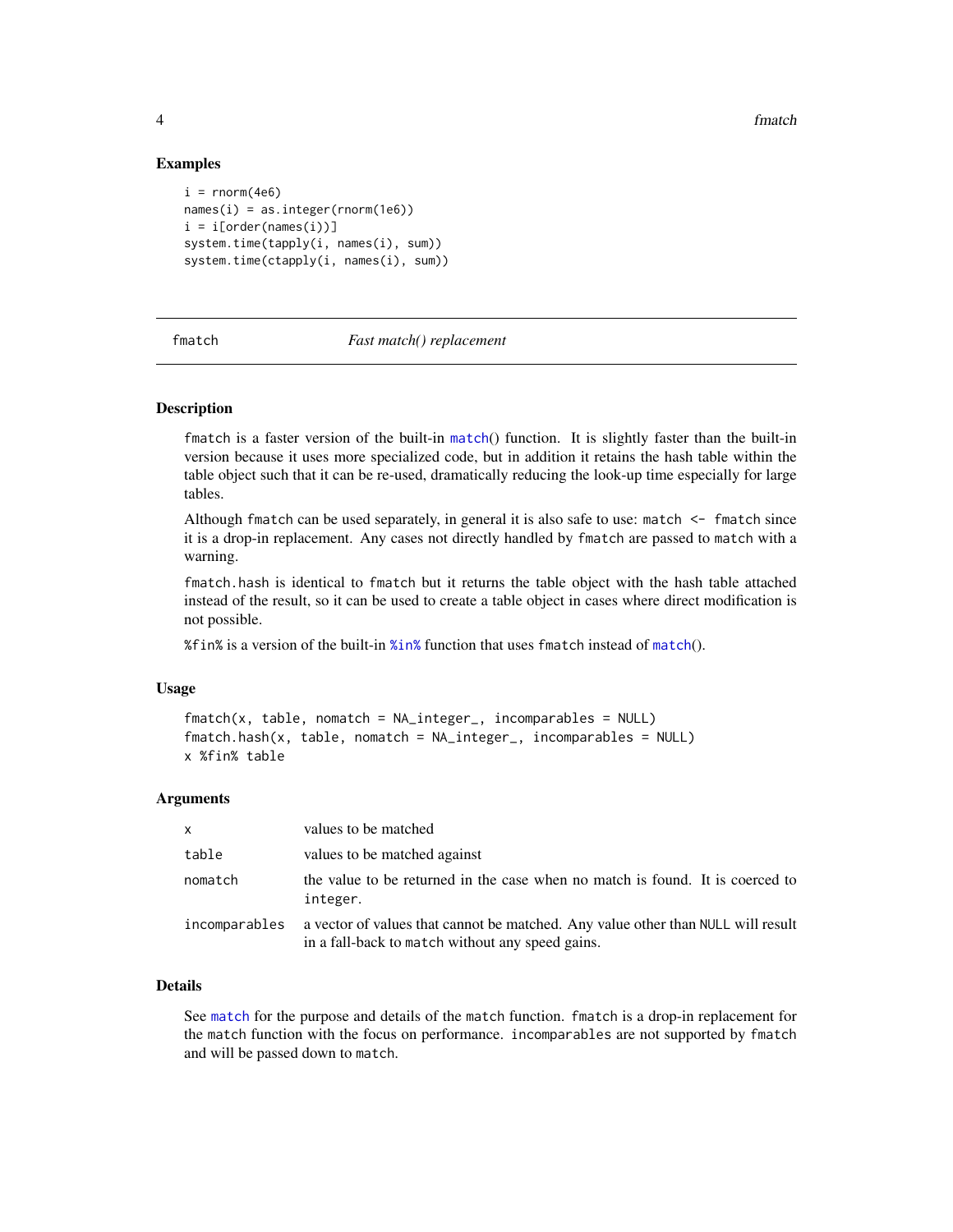#### <span id="page-4-0"></span>fmatch 5

The first match against a table results in a hash table to be computed from the table. This table is then attached as the ".match.hash" attribute of the table so that it can be re-used on subsequent calls to fmatch with the same table.

The hashing algorithm used is the same as the match function in R, but it is re-implemented in a slightly different way to improve its performance at the cost of supporting only a subset of types (integer, real and character). For any other types fmatch falls back to match (with a warning).

#### Value

f[match](#page-0-1): A vector of the same length as x - see match for details.

fmatch.hash: table, possibly coerced to match the type of x, with the hash table attached.

%fin%: A logical vector the same length as x - see [%in%](#page-0-1) for details.

#### **Note**

fmatch modifies the table by attaching an attribute to it. It is expected that the values will not change unless that attribute is dropped. Under normal circumstances this should not have any effect from user's point of view, but there is a theoretical chance of the cache being out of sync with the table in case the table is modified directly (e.g. by some C code) without removing attributes.

In cases where the table object cannot be modified (or such modification would not survive) fmatch.hash can be used to build the hash table and return table object including the hash table. In that case no lookup is done and x is only used to determine the type into which table needs to be coerced.

Also fmatch does not convert to a common encoding so strings with different representation in two encodings don't match.

#### Author(s)

Simon Urbanek

#### See Also

[match](#page-0-1)

#### Examples

```
# some random speed comparison examples:
# first use integer matching
x = as.integer(rnorm(1e6) * 1000000)s = 1:100# the first call to fmatch is comparable to match
system.time(fmatch(s,x))
# but the subsequent calls take no time!
system.time(fmatch(s,x))
system.time(fmatch(-50:50,x))
system.time(fmatch(-5000:5000,x))
# here is the speed of match for comparison
system.time(base::match(s, x))
# the results should be identical
```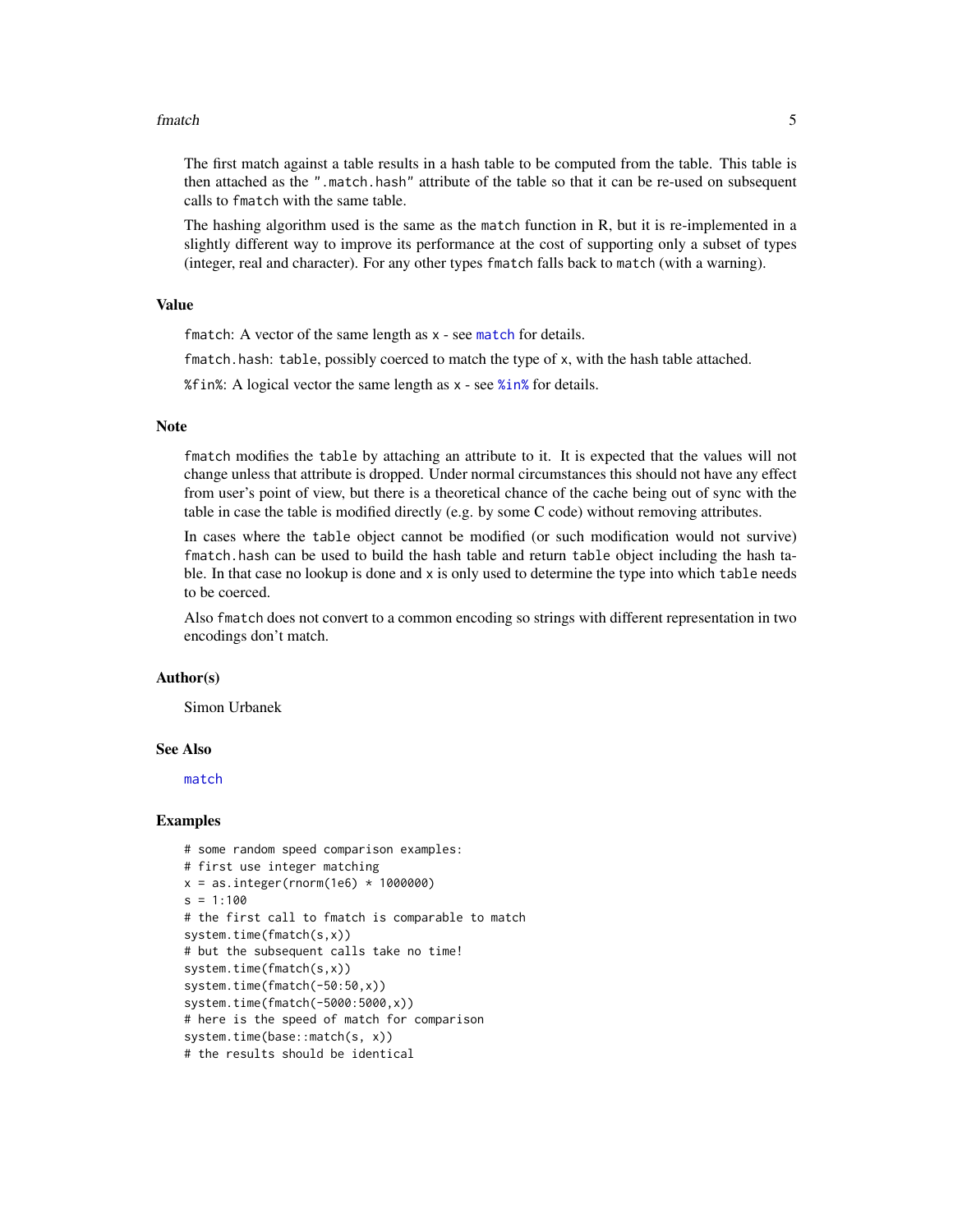```
identical(base::match(s, x), fmatch(s, x))
# next, match a factor against the table
# this will require both x and the factor
# to be cast to strings
s = factor(c("1", "1", "2", "foo", "3", NA))# because the casting will have to allocate a string
# cache in R, we run a dummy conversion to take
# that out of the equation
dummy = as.character(x)
# now we can run the speed tests
system.time(fmatch(s, x))
system.time(fmatch(s, x))
# the cache is still valid for string matches as well
system.time(fmatch(c("foo","bar","1","2"),x))
# now back to match
system.time(base::match(s, x))
identical(base::match(s, x), fmatch(s, x))
# finally, some reals to match
y = rnorm(1e6)s = c(y[sample(length(y), 100)], 123.567, NA, Nah)system.time(fmatch(s, y))
system.time(fmatch(s, y))
system.time(fmatch(s, y))
```

```
system.time(base::match(s, y))
identical(base::match(s, y), fmatch(s, y))
```

```
# this used to fail before 0.1-2 since nomatch was ignored
identical(base::match(4L, 1:3, nomatch=0), fmatch(4L, 1:3, nomatch=0))
```